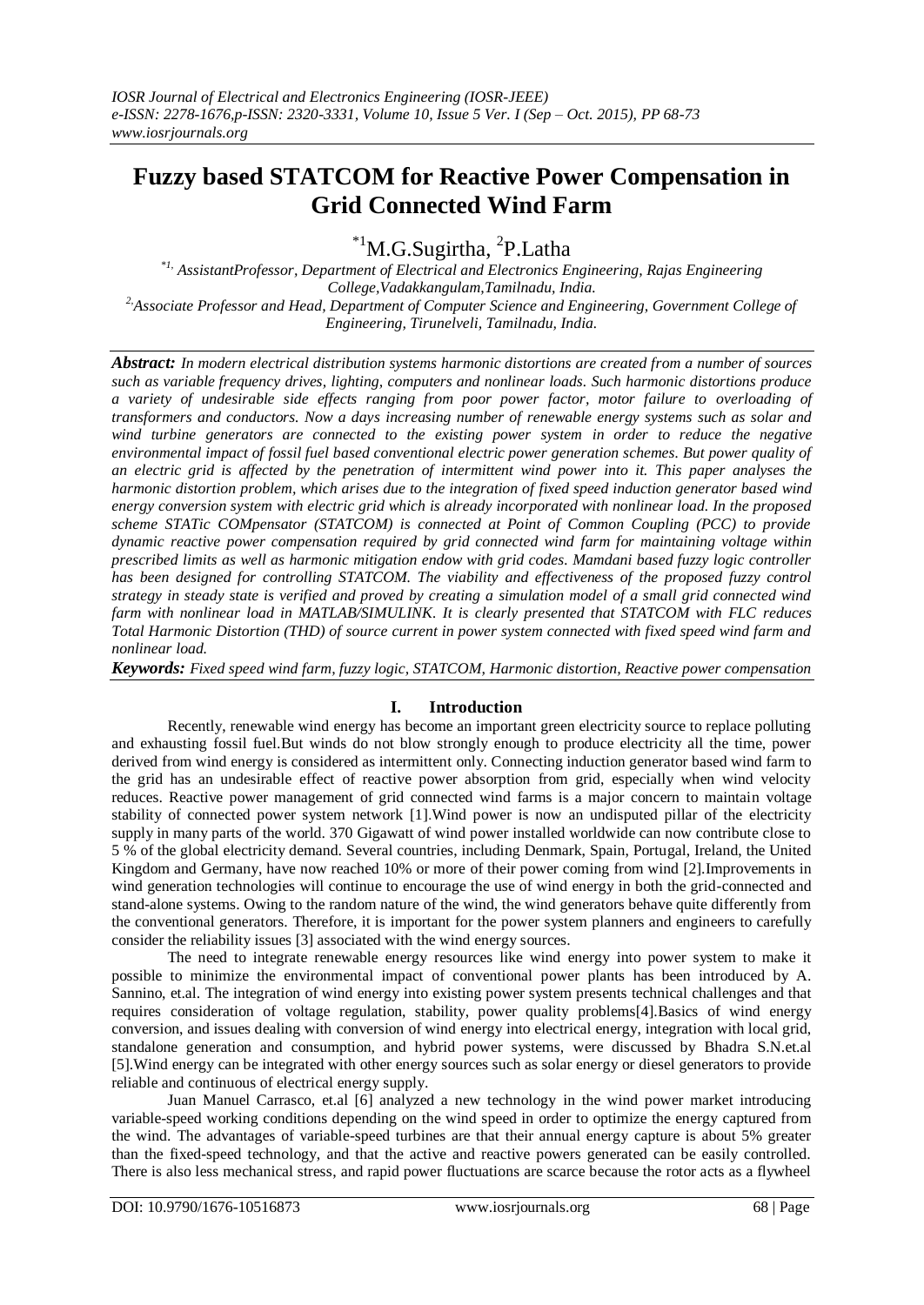(storing energy in kinetic form). In general, no flicker problems occur with variable-speed turbines. Variablespeed turbines also allow the grid voltage to be controlled, as the reactive-power generation can be varied. As disadvantages, variable-speed wind turbines need a power converter that increases the component count and make the control more complex. The overall cost of the power electronics is about 7% of the whole wind turbine. Variable-speed operation can only be achieved by decoupling the electrical grid frequency and mechanical rotor frequency.

A sharadW.Mohodet.al [7] analyzed the traditional wind turbine which is equipped with induction generator. Induction Generator is preferred because they are inexpensive, rugged and requires little maintenance. Unfortunately induction generators require reactive power from the grid to operate. The interactions between wind turbine and power system network are important aspect of wind generation system.

When wind turbine is equipped with an induction generator and fixed capacitors are used for reactive compensation then the risk of self-excitation may occur during off grid operation. Thus the sensitive equipment may be subjected to over/under voltage, over/under frequency operation and other disadvantage of safety aspect.

Hingorani N.G.et.al [8] provides various merits and demerits of the shunt compensation devices. The importance of selecting an adequate size SVC and STATCOM is also discussed. This is an important issue as far as voltage stability is concerned, as these devices suffer voltage control problems at the limits. The impact of static synchronous compensator (STATCOM) to facilitate the integration of a large wind farm (WF) into a weak power system is studied by Chong Han, et.al [9].

Research by J.V.Milanovic and Y.Zhang [10] highlighted the benefits resulting from FACTS device installation include local mitigation of voltage sags and, to some extent mitigation over wider part or over the entire network. Fengquan Zhou et.al [11] proposed the detailed wind energy conversion system and the full order induction generator model to analyze the voltage stability in a weak connection wind farm. María Isabel et.al [12] proposed Strategies for extracting the three-phase reference currents for shunt active power filters and evaluated their performance under different source and load conditions. Various interfacing topologies to get wind turbine power within the norms specified in IEC 61400-21 were analyzed by S.W. Mohod, et.al [13].

M.F. Fariaset.al [14] analyzedVoltage sag conditions, whichmay lead to wind farm outage ininduction generator based wind farms; due to lack of reactive power to restore the internal magnetic flux once the fault is cleared. So, its behavior limits the low voltage ride–throughcapability in this type of generators.

Generally, PI controller is used to control the DC bus voltage. The PI controller based approach requires precise linear mathematical model which is difficult to obtain. Also, it fails to perform satisfactorily under parameter variations, non-linearity, and load disturbances [15]. Recently, fuzzy logic controller has generated a great deal of Interest in various applications and has been introduced in the power electronics field [16] .The advantages of fuzzy logic controllers over the conventional PI controller are that they do not need an accurate mathematical model, they can work with imprecise inputs, can handle nonlinearity, and may be more robust than the conventional PI controller.Sharadw.mahod et.al [17] proposed wind energy extraction scheme with batteries energy storage system with interface of current controlled mode for exchange of real and reactive power support to the load.

This paper presents the fuzzy basedSTATCOMfor power quality improvement in grid connected wind generating system and with nonlinear load. The operation of the control system developed for the STATCOM is simulated in MATLAB/SIMULINK for maintaining the power quality. First, the wind generation system is simulated with nonlinear load and no STATCOM control and the THD of source and load currents are obtained. Next, the control system in STATCOM is included in wind generation system and again simulated. Now, the THD values of source current is noted to check whether the control scheme in STATCOM has cancelled out the harmonics part and leave the sources current harmonic free. The THD value should obey the IEC norms.

# **II. Power Quality issues in grid connected windfarm**

The aim of electric power system is to generate electrical energy and deliver it to the end-user equipment at an acceptable voltage for reasonable cost. The term power quality is applied to a wide variety of electromagnetic phenomena on the power system. The increasing application of electronic equipment and distributed generation has heightened the interest in power quality in recent years, and this has been accompanied by the development of a special terminology to describe the phenomena [18]. Any power problem manifested in voltage, current, or frequency deviations that result in failure or disoperation of customer equipment. Institute of Electrical and Electronic Engineers (IEEE) Standard IEEE1100 defines power quality as "The concept of powering and grounding sensitive electronic equipment in a manner suitable for the equipment.'

All electrical devices are prone to failure or malfunction when exposed to one or more power quality problems. The electrical device might be an electric motor, a transformer, a generator, a computer, a printer, communication equipment, or a household appliance. All of these devices and others react adversely to power quality issues, depending on the severity of problems. Today wind-generating system is connected into the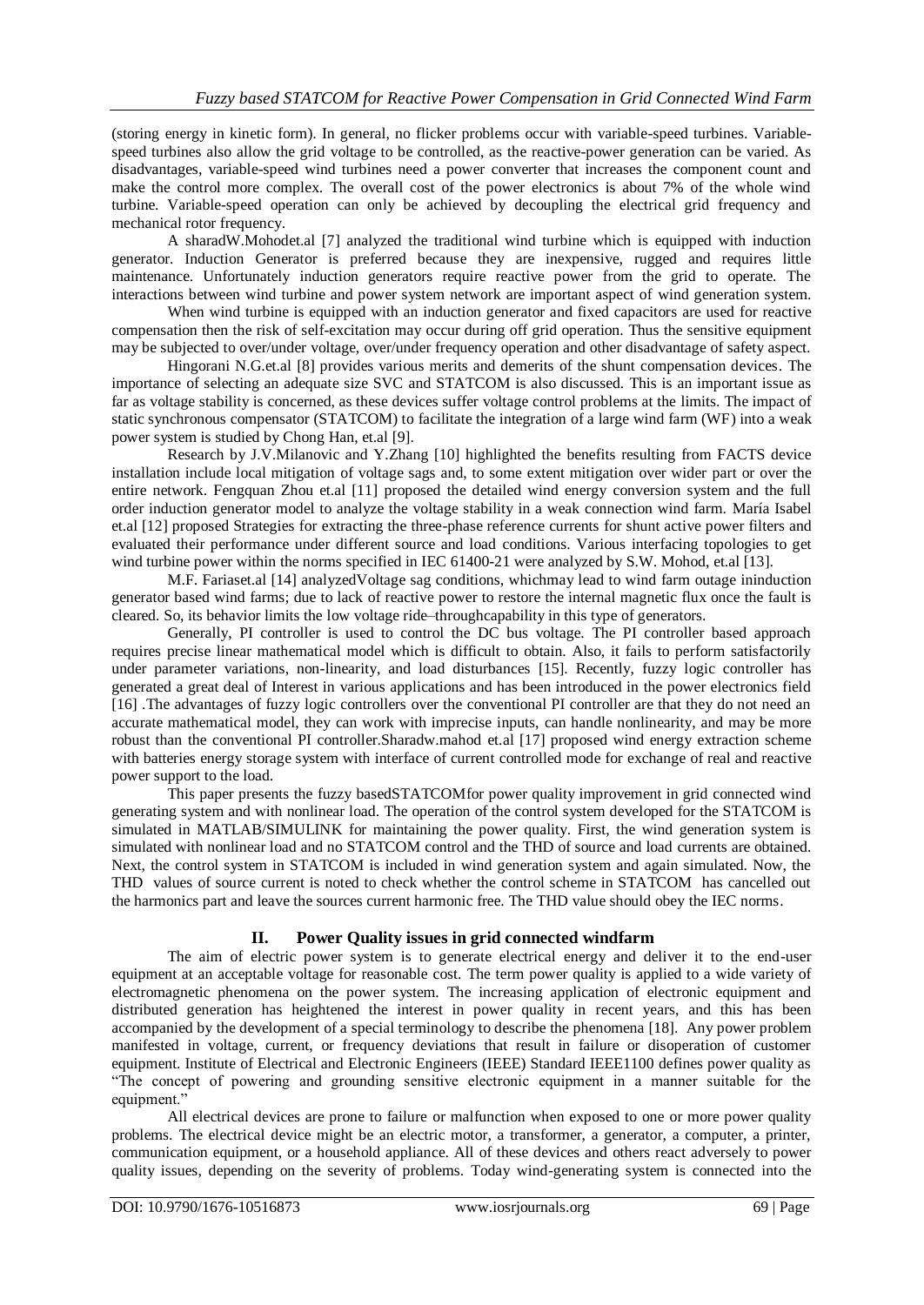power system to meet the consumer's demand. The connection of wind turbine to the grid affects the electric grid power supply quality. Therefore it is necessary to maintain the power quality norm at the interface of the grid from the disruptive effect caused by wind turbine such as voltage fluctuation, switching operation, voltage dips, and reactive power & harmonics distortion on the grid.

Grid power quality problems that affect the WEG (Wind Electric Generator) are mainly concerned with the quality of voltage that is being supplied by the utility. The supply of "Good" quality voltage is utility responsibility. Some of the parameters (attributes) of voltage are 1) Voltage magnitude and its limits (the steady state & short time voltage must be within specified limits), 2) Frequency and its limits,3) Voltage Unbalance and its limits (the unbalance on the voltage must be within specifications),4) Voltage distortion & limits (the distortion/ harmonics on voltage must be within specified limits)The harmonic current drawn by the WEG (during motoring – soft starting) could itself be a problem, as these current harmonics would appear as voltage harmonics, as the fault levels at WEG terminals are quite low. Apart from this the system could itself have voltage harmonics created by non-linear loads connected elsewhere. Voltage harmonics cause over heating of transformer and generators. These also cause an increase in currents through shunt capacitors thus leading to failure of such capacitors. Harmonics in addition to the fundamental current cause additional losses in the cables, fuses and also the bus bars.

Some of the power quality aspects associated with WEG operation, that affect the grid power quality are as follows: 1) Reactive power consumption: Reactive power consumption in a wind farm is mainly due to the use of induction generators for energy conversion. The basic principle of Induction generators is that they consume reactive power (to set up the excitation / magnetic field) in order to generate real power. When there is not enough reactive power, the voltage sags down and it is not possible to push the power demanded by loads through the lines. This reactive power consumption leads to increased Transmission and Distribution losses, poor voltage profile (and reduced voltage stability margins) over loading of Transmission and Distribution equipment and blocked capacity and over loading and reduction in life of Transmission and Distribution equipment.

2) Generation of current harmonics: Current harmonics are generated due to soft starting of induction generators during motoring mode. Due to the large generators concentrated at small geographic locations and large series impedance (low fault levels) associated with wind farms, these current harmonics get reflected ad voltage harmonics. This distorts the voltage on the line and affects all the consumers connected to the line.

Current harmonics also causes over heating of transformers and capacitors and could lead to premature failure of capacitors. The possibility of a resonance / harmonic amplification also exists, with dangers of catastrophic failures.

3) Injection of fluctuating power: Power (energy) in wind by nature is not steady and is characterized by annual, monthly, daily and hourly variations. This results in generation and injection of a power (current) that is fluctuating. This leads to operational problems, especially if the grids are weak and the portions of such fluctuating sources are more than certain limits (25%) [19].

## **III. Simulated Wind farm Topology**

FACTS (Flexible AC Transmission Systems) controllers play a critical role in power systems to provide controlled, stable, reliable, economic and high quality power. Different kinds of highly versatile, effective FACTS controllers exist in emerging power systems. STATCOM is one of the second generation FACTS controller and based on non thyristor devices like Gate Turn Offs (GTOs) and Insulated Gate Bipolar Transistors (IGBTs).STATCOM is defined as a shunt connected reactive power compensation device that is capable of generating and/or absorbing reactive power and in which the output can be varied to control the specific parameters of an electric power system [8].

In general, at the Point of Common Coupling STATCOM provides voltage support without using external reactors or capacitor banks. Power electronic based converters distort voltage and current waveforms in a power network and introduce power quality issues. STATCOM is also a power electronics converter in which staircase type wave is synthesized from its dc input voltage with appropriate combinations of converter switches. If STATCOM staircase ac line voltage approaches ideal sinusoidal waveform then harmonic contents will be greatly reduced. The STATCOM based current control voltage source inverter injects the current into the grid in such a way that the source current are harmonic free and their phase-angle with respect to source voltage has a desired value. The injected current will cancel out the reactive part and harmonic part of the load and induction generator current, thus it improves the power factor and the power quality. To accomplish these goals, the grid voltages are sensed and are synchronized in generating the current command for the inverter. The proposed grid connected system is implemented for power quality improvement at point of common coupling as shown in Fig.1. The grid connected system consists of fixed speed induction generator based wind energy conversion system with STATCOM and nonlinear load.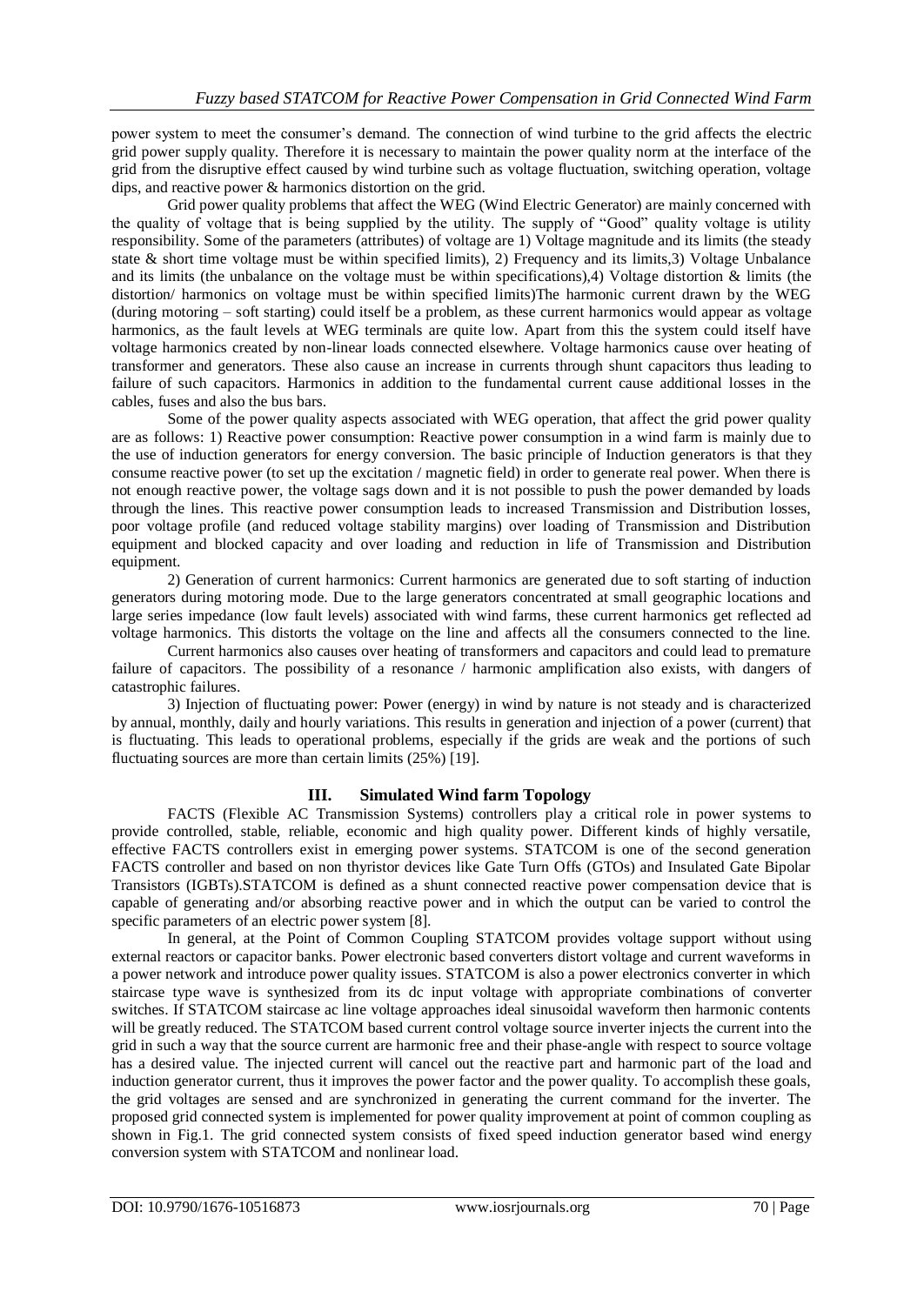

Fig.1.Simulated windfarm Topology

The wind turbine mechanical power Pm as a function of generator speed, for different wind speeds, and for initial blade pitch angle is illustrated in Fig.2.



Fig.2.PowerCharacteristics of Wind Turbine

## **IV. Fuzzy Logic Controller**

The concept of Fuzzy Logic Controller (FLC) was proposed by Professor Lotfi Zadeh in 1965, at first as a way of processing data by allowing partial set membership rather than crisp membership. Soon after, it was proven to be an excellent choice for many control system applications. Fuzzy control is based on a logical system called fuzzy logic. It is much closer in spirit to human thinking and natural language than classical logical systems. Nowadays, Fuzzy logic Controllers (FLCs) has been introduced in various applications of power electronics. Comparing to the conventional PI controllers, FLCs do not need an accurate mathematical model and are more robust. FLCs can work with imprecise inputs, can handle nonlinearity. The general structure of a fuzzy logic control system is shown in Fig.3. The assumptions generally made in FLC are (1) The plant is observable and controllable and input output variables are available for observation and measurement or computation. (2)A solution exits not necessarily the optimum. (3) The controller is designed to the best of our knowledge.



Fig.3.General architecture of fuzzy logic system (FLS)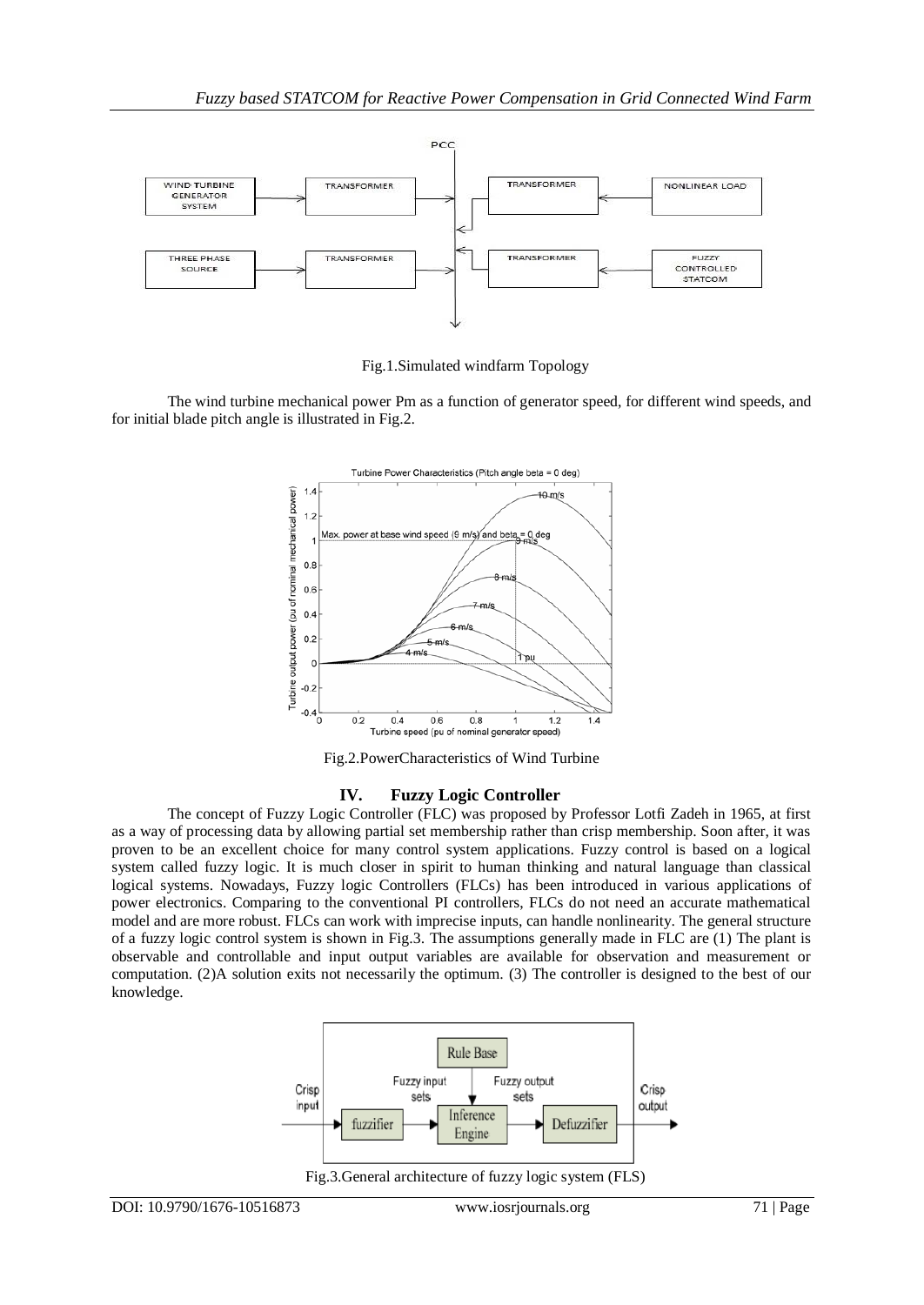The Mamdani type of FLC is used for the control STATCOM. Fig.4. shows the structure of control circuit.



Fig.4. Control circuit for STATCOM

The fuzzy controller is characterized as follows: 1) Five fuzzy Membership Functions (MF) for input and output.2) Trapezoidal membership functions for simplicity.3) Fuzzification using continuous universe of discourse.4) implication using Mamdani's min operator.5) Defuzzification using the center of gravity method.

| Table-1 Fuzzy Rule Base |            |            |     |     |            |
|-------------------------|------------|------------|-----|-----|------------|
| $I_{ref}$   f           |            |            |     |     |            |
| VI.                     | <b>OFF</b> | <b>OFF</b> |     |     |            |
|                         | OFF        | OFF        | ОN  |     |            |
|                         | ОN         | ОN         | OFF | OFF | 0FF        |
|                         | ЭN         | ЭN         | OFF | OFF | <b>OFF</b> |
| VH                      |            | OΝ         | OFF | OFF | <b>OFF</b> |

**V. Simulation Results and Discussions**

Fixed speed induction generator based wind energy conversion system is connected with an electric power grid which is having a nonlinear load. The operation of wind generation system is deliberated with a constant speed, pitch controlled turbine.

The performance of the system is studied and analyzed by switching on the STATCOM at time  $t=0.3$  s. When STATCOM is switched on, it starts to inject current to fulfill reactive power demand as well as mitigate harmonic current. Variation of load current and source current are shown in Fig.5 (a) and 5(b) respectively.Fig.5(c) shows current generated from wind turbine induction generator at PCC.Current injected into the system by STATCOM is depicted in Fig 5(d).

In general, nonlinear elements connected with the power system introduces harmonic distortions because of the nature of drawing distorted current wave farm that contain harmonics. From the simulation results, it is observed that the source current on the grid is affected due to the effects of nonlinear load as well as penetration of intermittent wind power.



Fig.5. (a) Load Current. (b)Source Current. (c)Current from Wind turbine Induction Generator.(d) Inverter Injected Current

Analysis of the source current before and after STATCOM compensation is carried out.FFT analysis of source current waveform without STATCOM at PCC is given in Fig 6.In Fourier analysis of source current waveform it was found that THD of source current at PCC without STATCOM operation is 4.70% which is above the power quality standards.